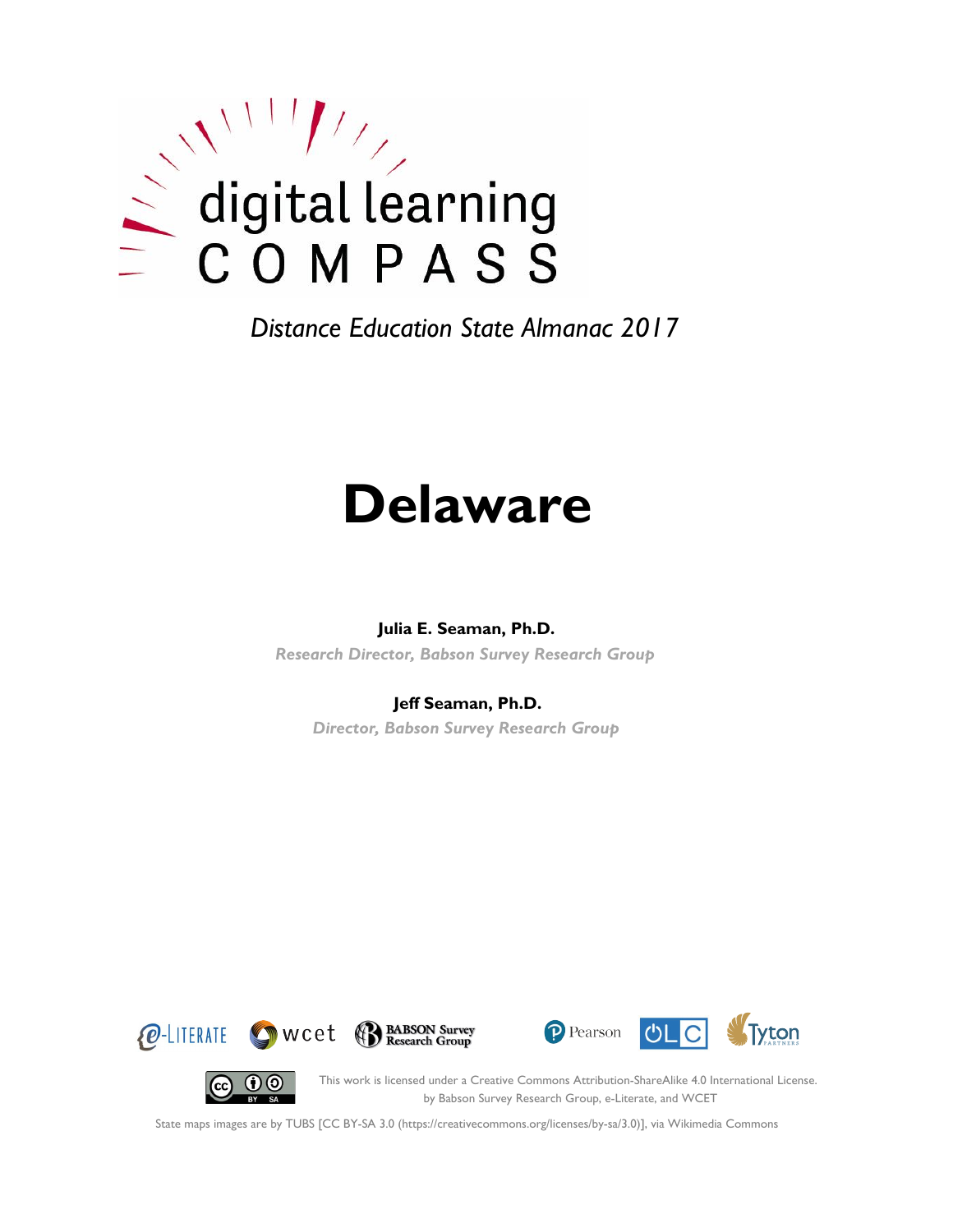| <b>Delaware</b>               |              |                 |  |
|-------------------------------|--------------|-----------------|--|
|                               | <b>State</b> | $%$ of          |  |
|                               |              | <b>National</b> |  |
| <b>Population</b>             | 952,065      | 0.3%            |  |
| <b>18-55 Population</b>       | 437,950      | 0.3%            |  |
| <b>Number of Institutions</b> | 10           | 0.2%            |  |
|                               |              |                 |  |

 Delaware has 10 degree-granting higher education institutions, which represent 0.2% of all such institutions in the United States. These institutions enrolled a total of 60,392 students as of fall 2015 (47,981 of which are studying at the undergraduate level and 12,411 at the graduate level). The fall 2015 figure is an increase of 2,320 students (or 4.0%) from the number enrolled in the fall of 2012.

 Among the total student body, 18,234 (12,922 undergraduates and 5,312 graduate students) were taking at least one course at a distance. This is 30.2% of the enrolled student body, which is higher than the national average rate of 29.7%. The number of students taking distance education courses in the state increased by 8,236 (or 82.4%) between fall 2012 and fall 2015. This is higher than the national level of growth of 11.0%.

 6,118 students in Delaware are taking all of their courses at a distance, made up of 3,949 undergraduates and 2,169 graduates. This represents 10.1% of all students enrolled in the state, a rate that is lower than the national average of 14.3%. A total of 4,004 (or 65.4% of these exclusively online students) live in Delaware, the remainder come from outside of the state. This rate is higher than the national in-state average of 55.1%.

 The number of students that take any of their courses on campus, including those who take all of their courses on campus and those who take a mix of on-campus and distance courses, is 54,274, or 89.9% of the total student enrollment in Delaware. This number represents an increase in proportion on campus from the four years prior (93.1% from 54,062 students in 2012). The -3.2% rate is a larger change than the national 1.7% decrease.

|                    |                            | <b>Total</b>        |                        | <b>Undergraduate</b> |                        | <b>Graduate</b>     |                        |
|--------------------|----------------------------|---------------------|------------------------|----------------------|------------------------|---------------------|------------------------|
|                    |                            | <b>All Students</b> | Any<br><b>Distance</b> | <b>All Students</b>  | Any<br><b>Distance</b> | <b>All Students</b> | Any<br><b>Distance</b> |
|                    | <b>Total</b>               | 60.392              | 18,234                 | 47,981               | 12,922                 | 12,411              | 5,312                  |
|                    | Private for-profit         | 326                 | 287                    | 247                  | 211                    | 79                  | 76                     |
| Control            | Private not-for-profit     | 19,455              | 12,921                 | 11,220               | 8,156                  | 8,235               | 4,765                  |
|                    | Public                     | $40,6$              | 5,026                  | 36,514               | 4,555                  | 4,097               | 471                    |
| <b>Type</b>        | 2 to 4-year                | 13,624              | 2,900                  | 13,624               | 2,900                  | 0                   | 0                      |
|                    | 4-year or more             | 46,768              | 15,334                 | 34,357               | 10,022                 | 12,411              | 5,312                  |
|                    | Under 1,000                | 1,132               | 417                    | 467                  | 253                    | 665                 | 164                    |
| <b>Instutional</b> | $1,000 - 4,999$            | 7,935               | 542                    | 6,142                | 497                    | 1,793               | 45                     |
| <b>Enrollment</b>  | 5,000 - 9,999              | 0                   | $\mathbf 0$            | 0                    | $\mathbf 0$            | 0                   | $\mathbf 0$            |
| <b>Size</b>        | $10,000 - 19,999$          | 28,473              | 15,645                 | 22,272               | 10,991                 | 6,201               | 4,654                  |
|                    | 20,000 and above           | 22,852              | 1,630                  | 19,100               | 1.181                  | 3,752               | 449                    |
|                    | Associate's College        | 13,471              | 2,900                  | 13,471               | 2,900                  | 0                   | $\mathbf{0}$           |
|                    | Baccalaureate College      | 1,976               | 333                    | 1,818                | 234                    | 158                 | 99                     |
| Carnegie           | <b>Doctoral University</b> | 37,854              | 14,375                 | 27,901               | 9,272                  | 9,953               | 5,103                  |
|                    | Master's College           | 4,288               | 496                    | 3,943                | 474                    | 345                 | 22                     |
|                    | Specialized                | 2,803               | 130                    | 848                  | 42                     | 1,955               | 88                     |
|                    | Unassigned                 | 0                   | 0                      | 0                    | 0                      | 0                   | 0                      |

## **Overall and Distance Enrollment - 2015**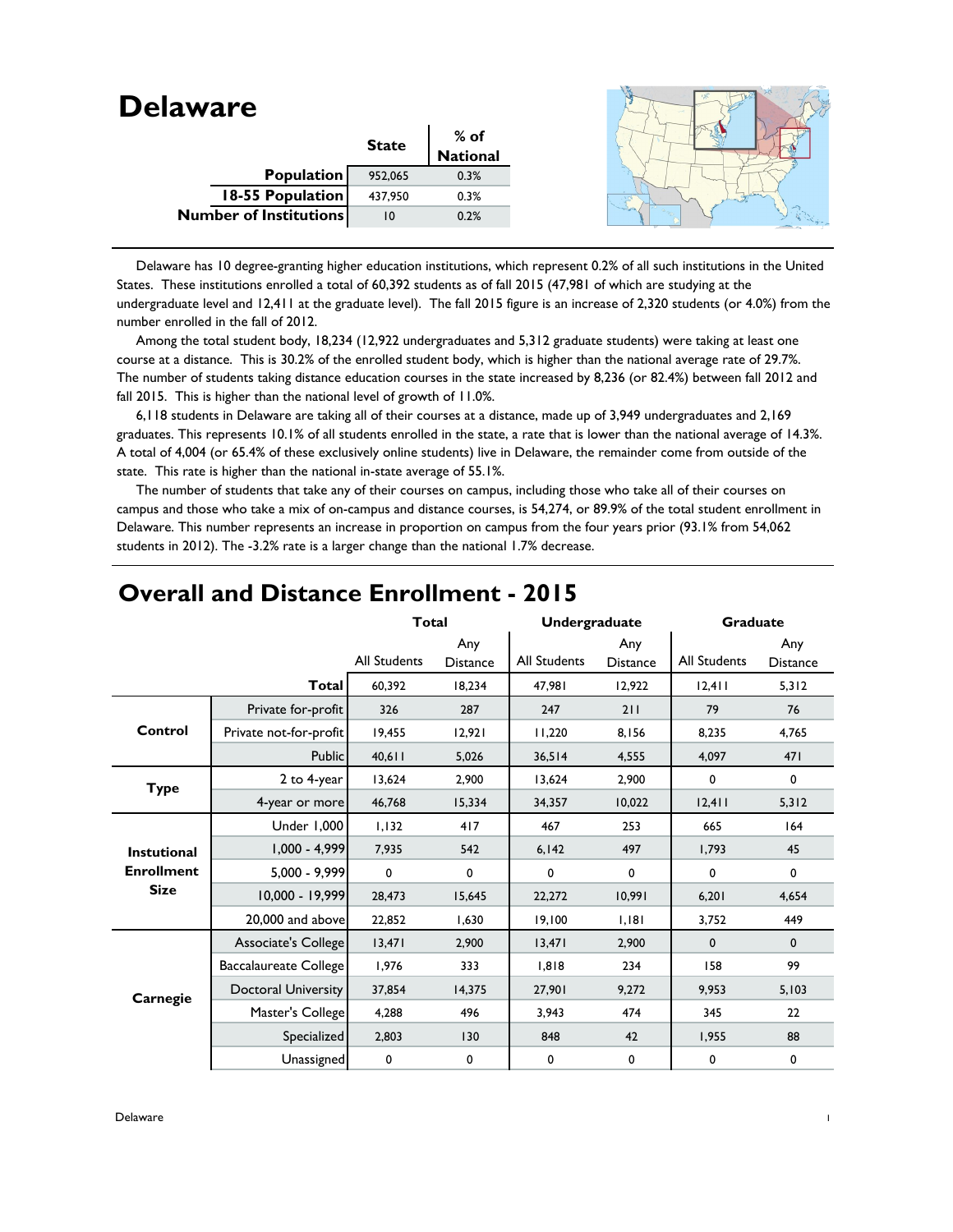

# **Distribution of Total Student Enrollment**



## **On-Campus Students**



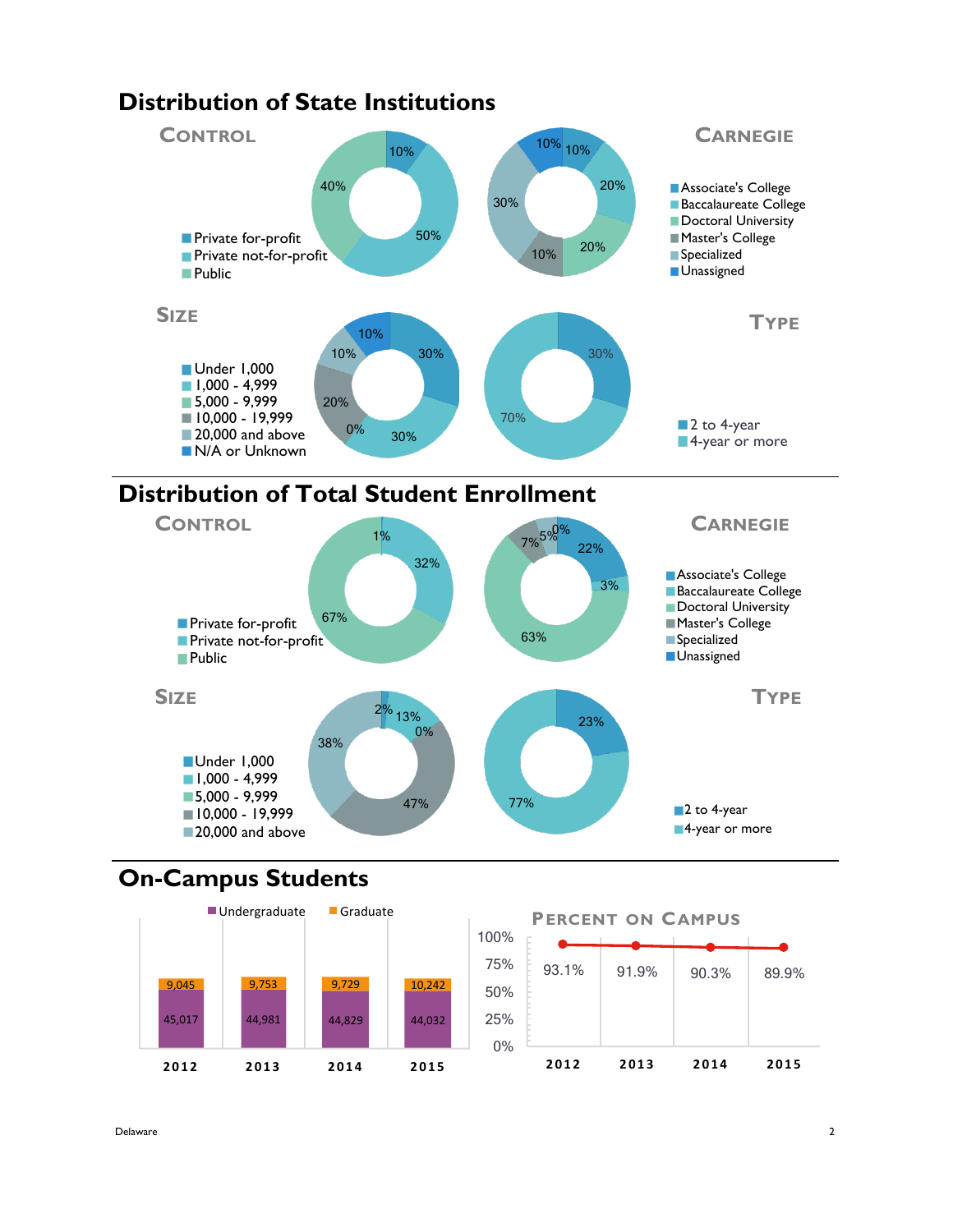## **Distribution of Distance Student Enrollment**



## **Enrollment Trends**



## **Exclusively Distance Student Locations**